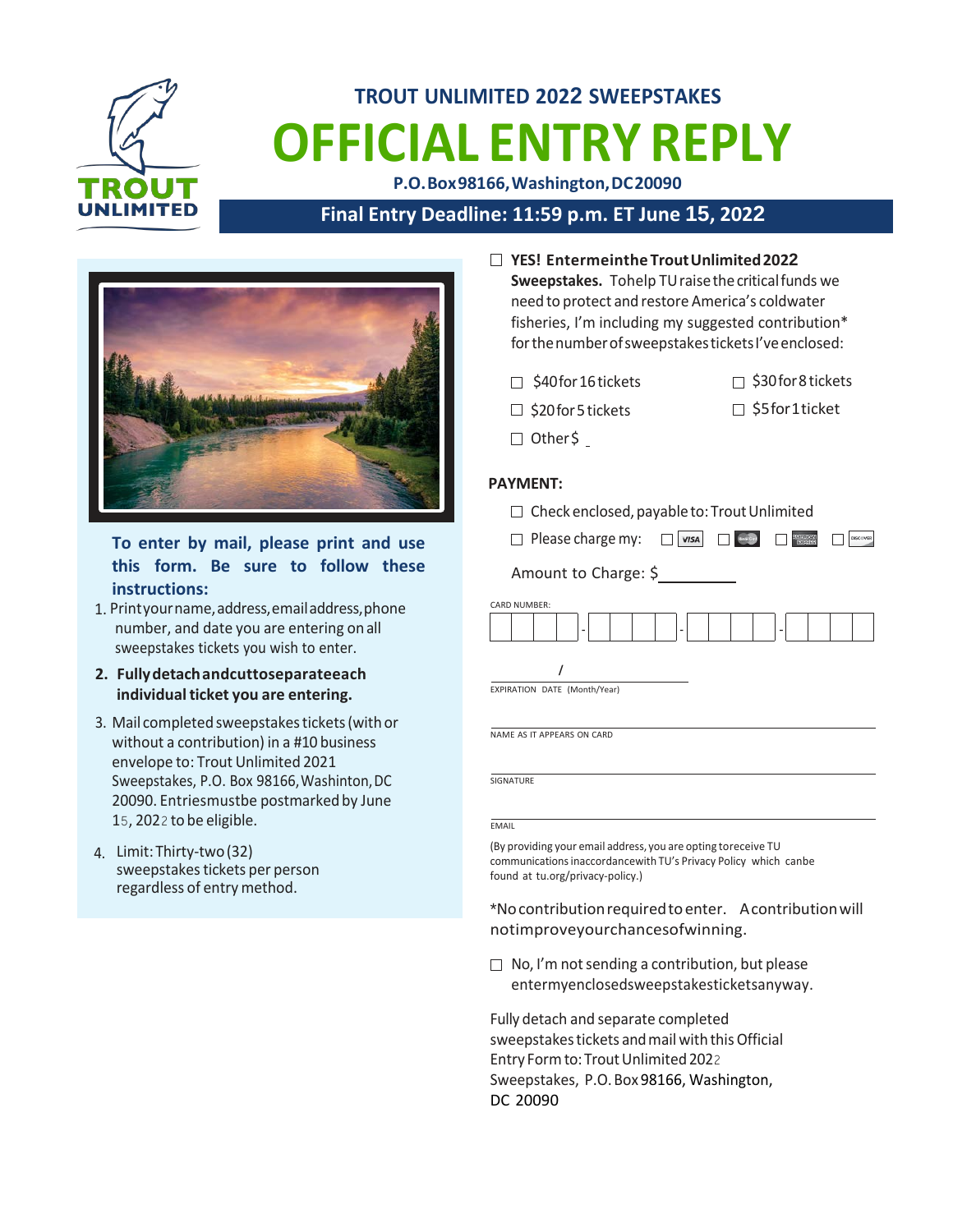| $\approx$ CUT HERE |                                                                                                 |                  |                                                                                                 |
|--------------------|-------------------------------------------------------------------------------------------------|------------------|-------------------------------------------------------------------------------------------------|
|                    |                                                                                                 |                  |                                                                                                 |
|                    | <b>NAME</b>                                                                                     |                  | <b>NAME</b>                                                                                     |
|                    | ADDRESS                                                                                         |                  | ADDRESS                                                                                         |
|                    | <b>CITY</b><br><b>STATE</b><br>ZIP                                                              |                  | <b>STATE</b><br>ZIP<br><b>CITY</b>                                                              |
|                    | <b>EMAIL</b>                                                                                    |                  | <b>EMAIL</b>                                                                                    |
| R<br>Ol            | PHONE                                                                                           | TROUT            | PHONE                                                                                           |
| <b>UNLIMITED</b>   | *No contribution required to enter. A contribution will not                                     | <b>UNLIMITED</b> | *No contribution required to enter. A contribution will not                                     |
|                    | improve your chances of winning.                                                                |                  | improve your chances of winning.                                                                |
| $\approx$ CUT HERE |                                                                                                 |                  |                                                                                                 |
|                    | <b>NAME</b>                                                                                     |                  | <b>NAME</b>                                                                                     |
|                    | <b>ADDRESS</b>                                                                                  |                  |                                                                                                 |
|                    |                                                                                                 |                  | ADDRESS                                                                                         |
|                    | <b>CITY</b><br><b>STATE</b><br>ZIP                                                              |                  | <b>CITY</b><br><b>STATE</b><br>ZIP                                                              |
|                    | <b>EMAIL</b>                                                                                    |                  | <b>EMAIL</b>                                                                                    |
| R<br>O             | PHONE                                                                                           | TROU             | PHONE                                                                                           |
| <b>UNLIMITED</b>   | *No contribution required to enter. A contribution will not                                     | <b>UNLIMITED</b> | *No contribution required to enter. A contribution will not                                     |
|                    | improve your chances of winning.                                                                |                  | improve your chances of winning.                                                                |
| $\approx$ CUT HERE |                                                                                                 |                  |                                                                                                 |
|                    | <b>NAME</b>                                                                                     |                  |                                                                                                 |
|                    |                                                                                                 |                  | <b>NAME</b>                                                                                     |
|                    | ADDRESS                                                                                         |                  | ADDRESS                                                                                         |
|                    | <b>CITY</b><br><b>STATE</b><br>ZIP                                                              |                  | <b>CITY</b><br><b>STATE</b><br>ZIP                                                              |
|                    | <b>EMAIL</b>                                                                                    |                  | <b>EMAIL</b>                                                                                    |
| P.<br>$\cap$       | PHONE                                                                                           | TROI             | PHONE                                                                                           |
| <b>UNLIMITED</b>   | *No contribution required to enter. A contribution will not                                     | <b>UNLIMITED</b> | *No contribution required to enter. A contribution will not                                     |
|                    | improve your chances of winning.                                                                |                  | improve your chances of winning.                                                                |
| $\approx$ CUT HERE |                                                                                                 |                  |                                                                                                 |
|                    |                                                                                                 |                  |                                                                                                 |
|                    | <b>NAME</b>                                                                                     |                  | <b>NAME</b>                                                                                     |
|                    | ADDRESS                                                                                         |                  | ADDRESS                                                                                         |
|                    | <b>CITY</b><br>ZIP<br><b>STATE</b>                                                              |                  | <b>CITY</b><br><b>STATE</b><br>ZIP                                                              |
|                    | EMAIL                                                                                           |                  | EMAIL                                                                                           |
| TRO                | PHONE                                                                                           | TROU             | PHONE                                                                                           |
| <b>UNLIMITED</b>   |                                                                                                 | <b>UNLIMITED</b> |                                                                                                 |
|                    | *No contribution required to enter. A contribution will not<br>improve your chances of winning. |                  | *No contribution required to enter. A contribution will not<br>improve your chances of winning. |
| $\approx$ CUT HERE |                                                                                                 |                  |                                                                                                 |
|                    |                                                                                                 |                  |                                                                                                 |
|                    | <b>NAME</b>                                                                                     |                  | NAME                                                                                            |
|                    | ADDRESS                                                                                         |                  | ADDRESS                                                                                         |
|                    | <b>CITY</b><br><b>STATE</b><br>ZIP                                                              |                  | <b>CITY</b><br><b>STATE</b><br>ZIP                                                              |
|                    | <b>EMAIL</b>                                                                                    |                  | <b>EMAIL</b>                                                                                    |
| TROI               | PHONE                                                                                           | TROU             | PHONE                                                                                           |
| <b>UNLIMITED</b>   |                                                                                                 | <b>UNLIMITED</b> |                                                                                                 |
|                    | *No contribution required to enter. A contribution will not<br>improve your chances of winning. |                  | *No contribution required to enter. A contribution will not<br>improve your chances of winning. |
|                    |                                                                                                 |                  |                                                                                                 |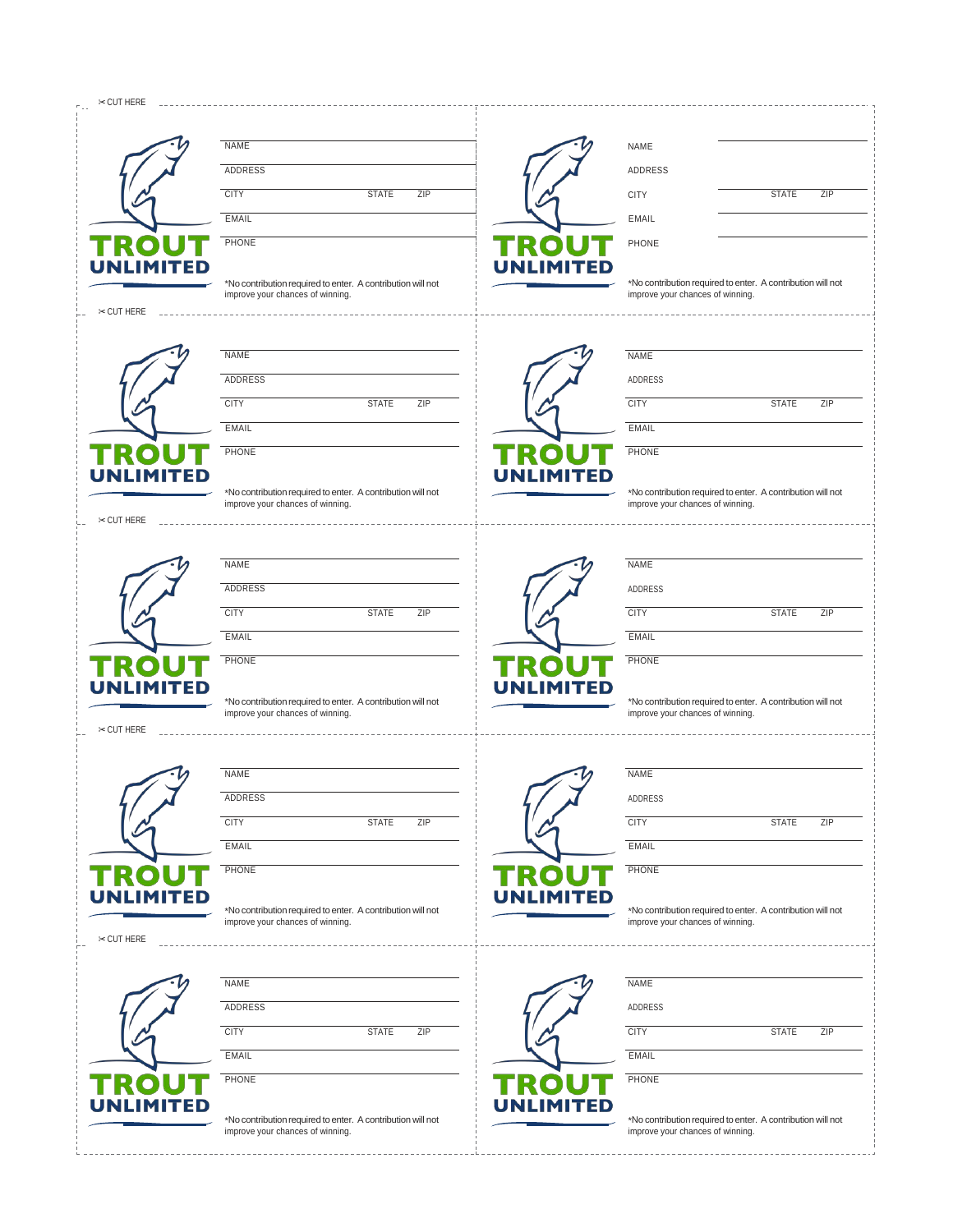# **NO PURCHASE OR DONATION NECESSARY TO ENTER OR WIN THIS SWEEPSTAKES.**

## **A PURCHASE OR DONATION WILL NOT IMPROVE YOUR CHANCES OF WINNING.**

**Entry Period:** The Trout Unlimited Spring 2022 Sweepstakes ("Sweepstakes") begins at 9:00 AM Eastern Time ("ET") on 4/19/22 and ends at 11:59 PM ET on 6/15/22 ("Entry Period").

**Eligibility:** Open only to legal residents of the United States and the District of Columbia (excluding residents of Minnesota and Washington) who, at the time of entry, are age 18 years of age or older (or at least the age of majority as legally mandated by the entrant's jurisdiction of residence if greater than 18). Subject to all applicable federal, state, and local laws and regulations. Void in Minnesota and Washington and where prohibited by law. Employees and their immediate families (parents, children, spouse, siblings) of Trout Unlimited ("the Sponsor"), its advertising and promotion agencies, their respective parent companies, affiliates, subsidiaries, sales representatives and/or distributors, and their immediate families, and those living in the same household (whether related or not) are not eligible to enter.

**How To Enter:** There are three (3) methods of entry. **Method #1:** Complete & return the official Entry Form per instructions provided elsewhere in the personalized direct mail offer you received, including returning as many sweepstakes entry ticket(s) as you wish (up to the maximum available, which you have fully separated prior to enclosing) with or without a contribution ("personalized mail-in entry"). **Method #2:** To enter online & make a contribution ("online entry"), visit [www.TU.org/2022sweeps](http://www.tu.org/2022sweeps) or the URL indicated & follow all online entry instructions to enter the sweepstakes, including indicating how many sweepstakes entry ticket(s) you wish to submit. Online entries must be received between 9:00 AM ET on 4/19/22 & 11:59 PM ET on 6/15/22. All online entry notices posted at website apply, including but not limited to the Sponsor's Privacy Policy, online entries are deemed to be made by authorized account holder of the e-mail address submitted at time of entry. **Method #3:** To enter by mail with or without making a contribution ("mail-in entry") visit [www.TU.org/2022sweeps](http://www.tu.org/2022sweeps) or the URL indicated & follow all entry instructions including printing sweepstakes entry ticket(s), hand-printing all information requested on the sweepstakes ticket(s), completely separating them & enclosing in a #10 envelope & mailing via First Class U.S. Mail to: Trout Unlimited Spring 2022 Sweepstakes Entry, P.O. Box 98166, Washington, DC 20090. **For Entry Methods #1 & #3: Sweepstakes entry tickets that are not completely separated from each other WILL NOT BE ELIGIBLE**. Ensure that your name & correct entry information appear on every sweepstakes ticket you return. Entries must be postmarked by 6/15/22 & received by 6/22/22. **For all entry methods**: Use of any automated program to enter will result in disqualification. Sponsor is not responsible for late, lost, deleted, stolen, damaged, garbled, incomplete, illegible, misdirected or postage due mail/entries. Sponsor will not assume responsibility for any third party's failure to act in accordance with its instructions pertaining to Sweepstakes implementation. No mechanical reproductions of entries accepted. All entries become Sponsor's property and will not be returned or acknowledged**.** *Limit: Thirty-two (32) entries per person regardless of method of entry.*  Any entries in excess of this limit will be voided.

**CONSUMER DISCLOSURES:** No purchase or contribution of any kind necessary to enter or win. You have not yet won. Ends 6/15/22. 100 prizes will be awarded. Maximum verifiable retail values ("VRV") of all prizes: \$41,462.24. Odds of winning depend on the total number of eligible entries received, estimated at 1:180,342 for Grand and First Prizes; 1:60,114 for Second Prize; 1:45,085 for Third Prize; 1:30,057 for Fourth Prize; 1:18,034 for Fifth Prize; and 1:2,405 for Sixth Prize. Limit: One prize per person or household. **SPONSOR**: Trout Unlimited, 1777 N. Kent Street, Suite 100, Arlington, VA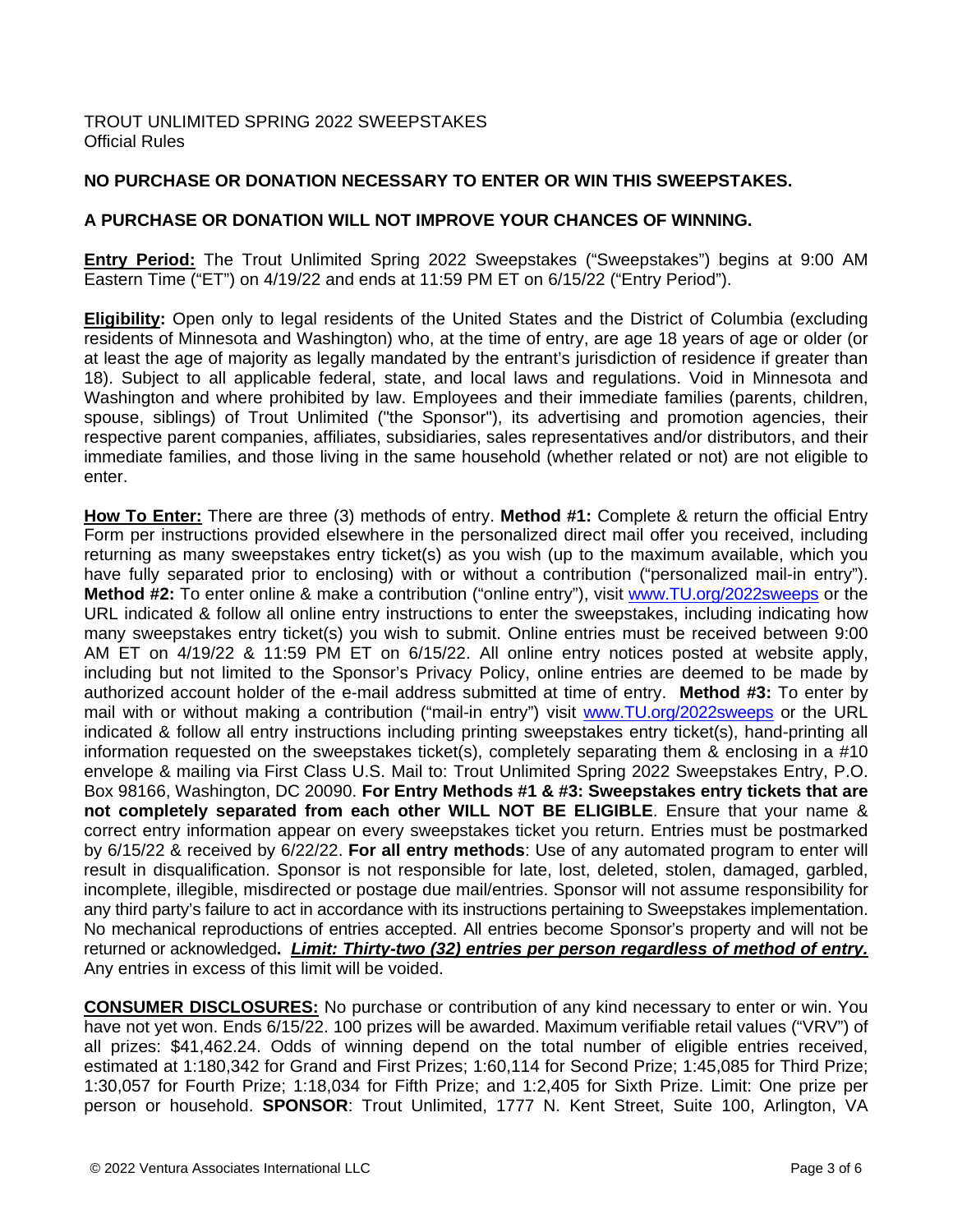#### 22209.

**One (1) Grand Prize**: 4-Days/5-Nights Getaway for two at the Linehan Outfitting Company Yaak Valley log cabin ("destination"); consisting of: a) guided fishing, lodging, non-alcoholic beverages, river shuttles, and any fishing gear needed. Does not include meals; b) Travel & Food Allowance of \$2,000 to/from destination; c) two Trout Unlimited Family Life Memberships; d) two Winston ALPHA+ 9' 6- Weight, 4-Piece Rods & Fully-Loaded Cheeky Limitless 375 Reels; e) two Fishpond Eco & On-The-Go Collections; and f) two Flymen Fishing Company Top & Drop Signature Fly Assortment. All other expenses not specifically mentioned herein, including but not limited to, travel and food expenses in excess of \$2,000, activities beyond those provided, appropriate clothing, travel insurance, fishing licenses, private water, amenities or fees & gratuities, and any and all other unspecified costs associated with claiming and/or using the Grand Prize are the responsibility of winner & guest. Prize details are at Sponsor's sole discretion. Winner will be given instructions on how to redeem prize. Travel and lodging arrangements must be made by the winner. Travel and lodging are subject to availability; certain restrictions and blackout dates may apply. Winner & guest are solely responsible for obtaining the proper travel documentation (e.g., valid photo ID, etc.) prior to travel. Winner's guest must be at least the age of majority as legally mandated by his or her jurisdiction of residence and will be required to sign a Liability Release prior to travel. Winner & guest must travel on same dates & itinerary. Trip must conclude by 12/31/2023 or prize will be forfeited and Sponsor shall have no further obligation to winner or guest. Winner and guest understand and agree that, in response to economic and/or social conditions due to pandemic/endemic situation, Sponsor may be compelled to cancel the trip with little (if any) advanced notice. Grand Prize VRV: \$13,743.10.

**One (1) First Prize**: Flycraft Stealth X Fishing Boat Package, consisting of: 5-chamber bombproof raft, ultralight aluminum frame, Flycraft sallow water oars, gear rack, 360-degree rotating padded seats, internal anchor system, cam straps, high-capacity air pump, field repair kit, and 3-year factory warranty. First Prize VRV: \$5,835.00. Winner may elect to receive \$2,000 cash in lieu of the boat package, cash will be awarded in the form of a corporate check.

**Three (3) Second Prizes**: Winston ALPHA+ 9' 6-Weight, 4-Piece Rod & Fully-Loaded Cheeky Limitless 375 Reel. Second Prize VRV: \$1,517.00 each prize.

**Four (4) Third Prizes**: Fishpond Eco & On-The-Go Collection, consisting of: Thunderhead Backpack, Thunderhead Sling Pack (w/ Emerger net), Cutbank Gear Bag, and River Rat 2.0 Coozies, Fishpond's Field line, Jagged Basin Duffel, Boulder Briefcase, Cabin Creek Toiletry Kit, and Blizzard Soft Cooler. Third Prize VRV: \$1,419.55 each prize.

**Six (6) Fourth Prizes**: Riversmith 2-Banger River Quiver & TU Stickers. Fourth Prize VRV: \$504.99 each prize.

**Ten (10) Fifth Prizes**: Flymen Top & Drop Signature Fly Assortment. Fifth Prize VRV: \$300.00 each prize.

**Seventy-five (75) Sixth Prizes**: \$75 Gift Card to Trout Unlimited's Gear Site. Usage of gift card is subject to Trout Unlimited gift card's terms and conditions. Sixth Prize VRV: \$75.00 each prize.

Prize images depicted in advertising and promotional materials may vary from the actual prize and any depiction of a prize is for illustrative purposes only and may not reflect the images of the actual prize won. The trademarks associated with prizes are the property of their respective owners. Winners acknowledge the Released Parties (as defined herein) do not make, nor are in any manner responsible for any warranty, representations, expressed or implied, in fact or in law, relative to the quality,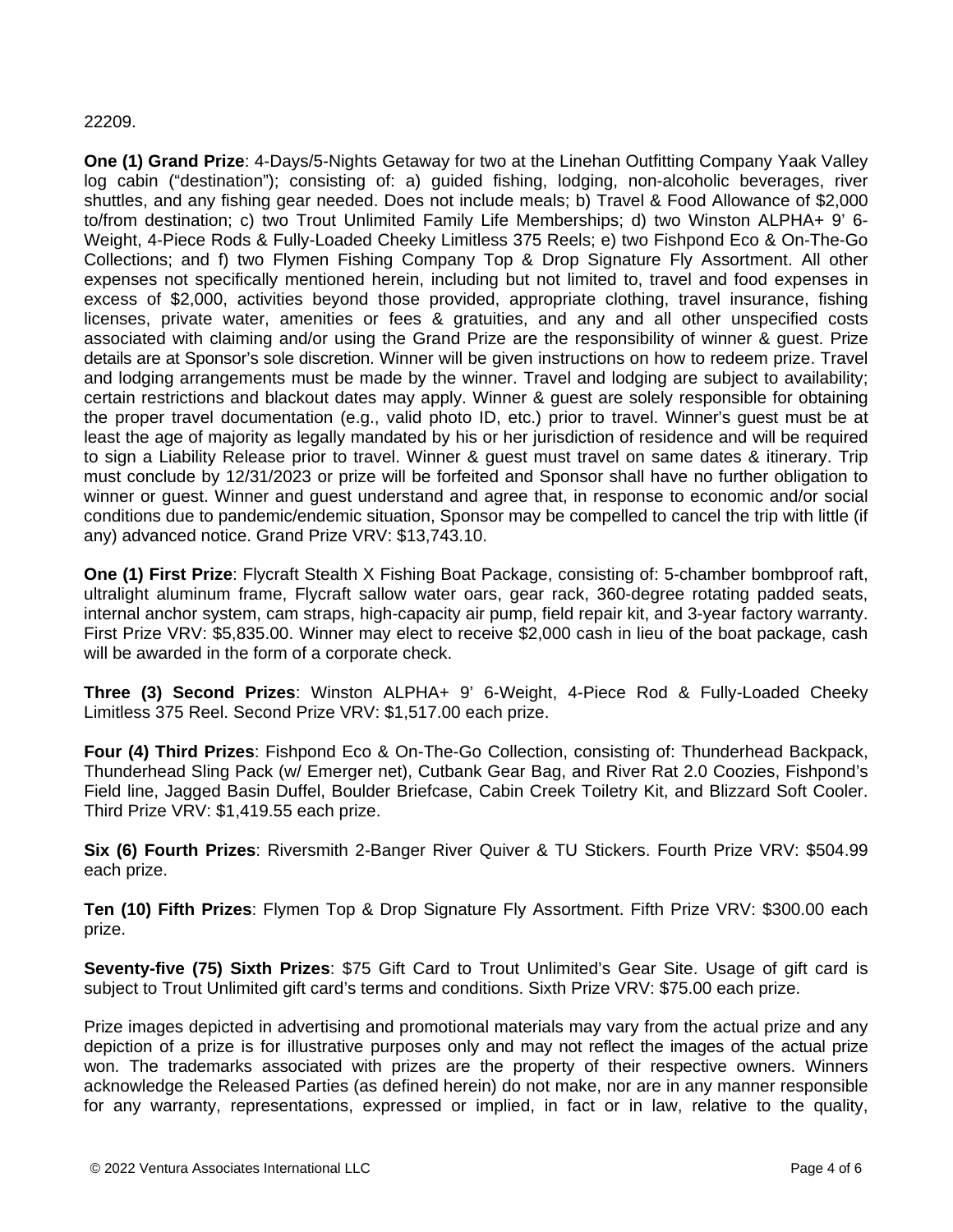conditions, fitness or any aspect of any merchandize prize.

**Winner Selection & Notification:** Potential winners will be selected in a random drawing on or about 7/6/22 from all eligible entries received during the Entry Period. Random drawing will be conducted by an independent judging organization ("judges") whose decisions are final & binding in all respects. Potential winners will be notified via email, overnight mail and/or carrier within approximately four (4) weeks after random drawing. In order to receive a prize, potential winners may be required to complete an Affidavit of Eligibility and Release of Liability which must be signed, notarized and returned within 14 days of date printed on notification or the potential winner will be disqualified and an alternate winner will be determined. If a potential winner fails to respond within 14 days, or if notification is returned as undeliverable, that potential winner will be disqualified and an alternate will be determined. All prizes will be awarded approximately 60 days of winner verification, except in cases of delay of availability. Sponsor is not responsible for such delays. All federal, state, local & other taxes, costs & expenses relating to the use, acceptance & possession of any prize are the sole responsibility of winners. Prizes are non-transferable & no substitution. Prizes are not redeemable for cash (except mentioned in First Prize). Sponsor reserves the right to substitute a prize for one of equal or greater value in its sole discretion. Winners of prizes valued at \$600 or more will be required to provide Social Security number to Sponsor or Sponsor's representative for tax reporting purposes before prizes are delivered. An IRS 1099-Misc Form will be prepared & filed in the name of each winner of a prize valued at \$600 or more.

**General:** By participating in the Sweepstakes, you (i) agree to be bound by these official rules, including all eligibility requirements, and (ii) agree to be bound by the decisions of Sponsor and the judges, which are final and binding in all matters relating to the Sweepstakes. Failure to comply with these official rules may result in disqualification from the Sweepstakes. Except where prohibited by law, entry and acceptance of prize constitute permission to use each winner's name, photograph, video, comments, hometown, likeness, and prize won (all at Sponsor's discretion) for future advertising, publicity in any and all media now or hereafter devised throughout the world in perpetuity, without additional compensation, notification, release, or permission. Sponsor is not responsible for any typographical or other error in the printing of the offer, administration of the Sweepstakes or in the announcement of any prize or for any suspension of the Sweepstakes or inability to implement the Sweepstakes or award the prizes as contemplated herein due to any "force majeure" event beyond its control, including delays or interruptions caused by acts of God, acts of war, natural disasters, weather, utility outages, acts of terrorism, pandemic/endemic or any federal, state, or local government law, order, or regulation, order of any court or regulator. Sponsor reserves the right to take action to: (i) permanently disqualify from any sweepstakes it sponsors any person it believes has intentionally violated these official rules; (ii) suspend entries if the Sweepstakes becomes unfairly impaired or technically corrupted in any way and to select winners from among all eligible entries received prior to such action. This Sweepstakes shall be governed by and interpreted under the laws of the State of New York, U.S.A. without regard to its conflicts of laws provisions. Any and all disputes, claims, and causes of action arising out of or in connection with this Sweepstakes, shall be resolved individually, without resort to any form of class action. Any claims, judgments and/or awards shall be limited to actual out-ofpocket costs associated with entering this Sweepstakes. Entrant hereby waives any rights or claims to attorney's fees, indirect, special, punitive, incidental or consequential damages of entrant, whether foreseeable or not and whether based on negligence or otherwise. **LEGAL WARNING:** ANY ATTEMPT BY AN INDIVIDUAL, WHETHER OR NOT AN ENTRANT, TO DELIBERATELY DAMAGE, DESTROY, TAMPER WITH OR VANDALIZE OR INTERFERE WITH THE OPERATION OF THE SWEEPSTAKES, IS A VIOLATION OF CRIMINAL AND CIVIL LAWS AND SPONSOR RESERVES THE RIGHT TO SEEK DAMAGES AND DILIGENTLY PURSUE ALL REMEDIES AND CRIMINAL PROSECUTION AGAINST ANY SUCH INDIVIDUAL TO THE FULLEST EXTENT PERMITTED BY LAW.

**Release:** Entrants on their behalf, and on behalf of their respective heirs, executors, administrators,